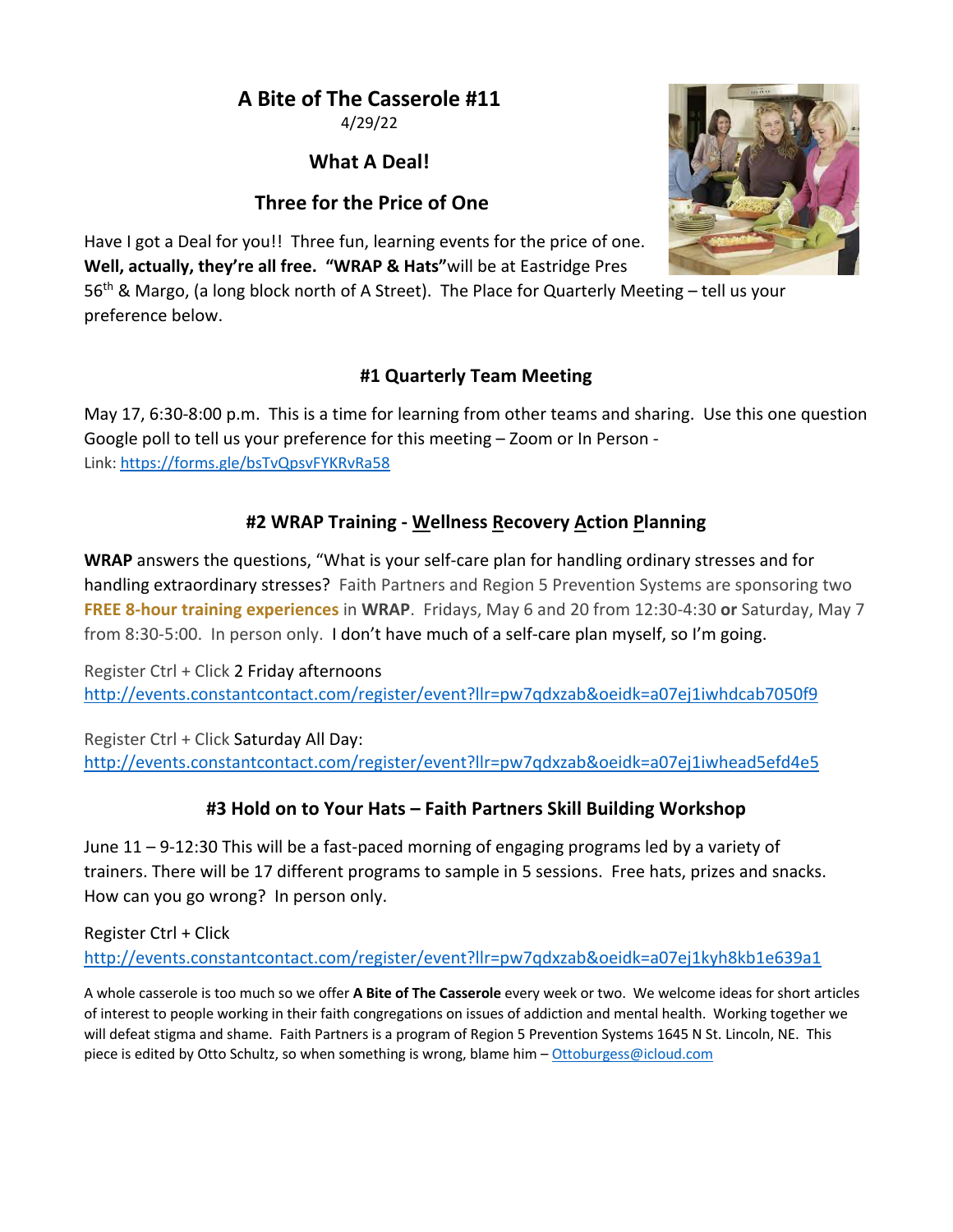### **A Bite of the Casserole #10 A Newsletter from Faith Partners Nebraska The Compass of Shame 4/20/22**

Shame is the sense that I am a mistake, un-fixably broken, unfit for human or divine company. Oddly, people often refer to shame as pride. "She was too proud to ask for help," or "He was too proud to admit he was wrong." This is false pride. Real pride asks for help and admits mistakes. Issues like depression,



schizophrenia, alcohol dependence and other addictions are often described with shaming words like "junkie, drunk, nut case, crazy." These words can lock people out of the very human and divine acceptance that we need.



Check out the Compass of Shame to see how it applies to you. Personally, I hit 3 out of 4; Withdrawal, Avoidance, and Attack Self. We can't fix how others shamed us in the past or even currently. We can change our perception of the past and our self-talk so as not to shame ourselves and others. "I'm a person with alcoholism." "You are a person with bi-polar disorder."

Acceptance is the key to releasing shame. People aren't shamed by words like "drunk" or "junkie" in recovery groups, since they find acceptance there. No one turns away or looks askance when people claim those words for themselves. An old hymn begins with the words, "Just as I am, without one plea." That's right. Both divine and human acceptance are available for us to release our shame.

A whole casserole is too much so we offer **A Bite of The Casserole** every week or two. We welcome ideas for short articles of interest to people working in their faith congregations on issues of addiction and mental health. Working together we will defeat stigma and shame. Faith Partners is a program of Region 5 Prevention Systems 1645 N St. Lincoln, NE. This piece is edited by Otto Schultz, so when something is wrong, blame him – OttoBSchultz@Outlook.com.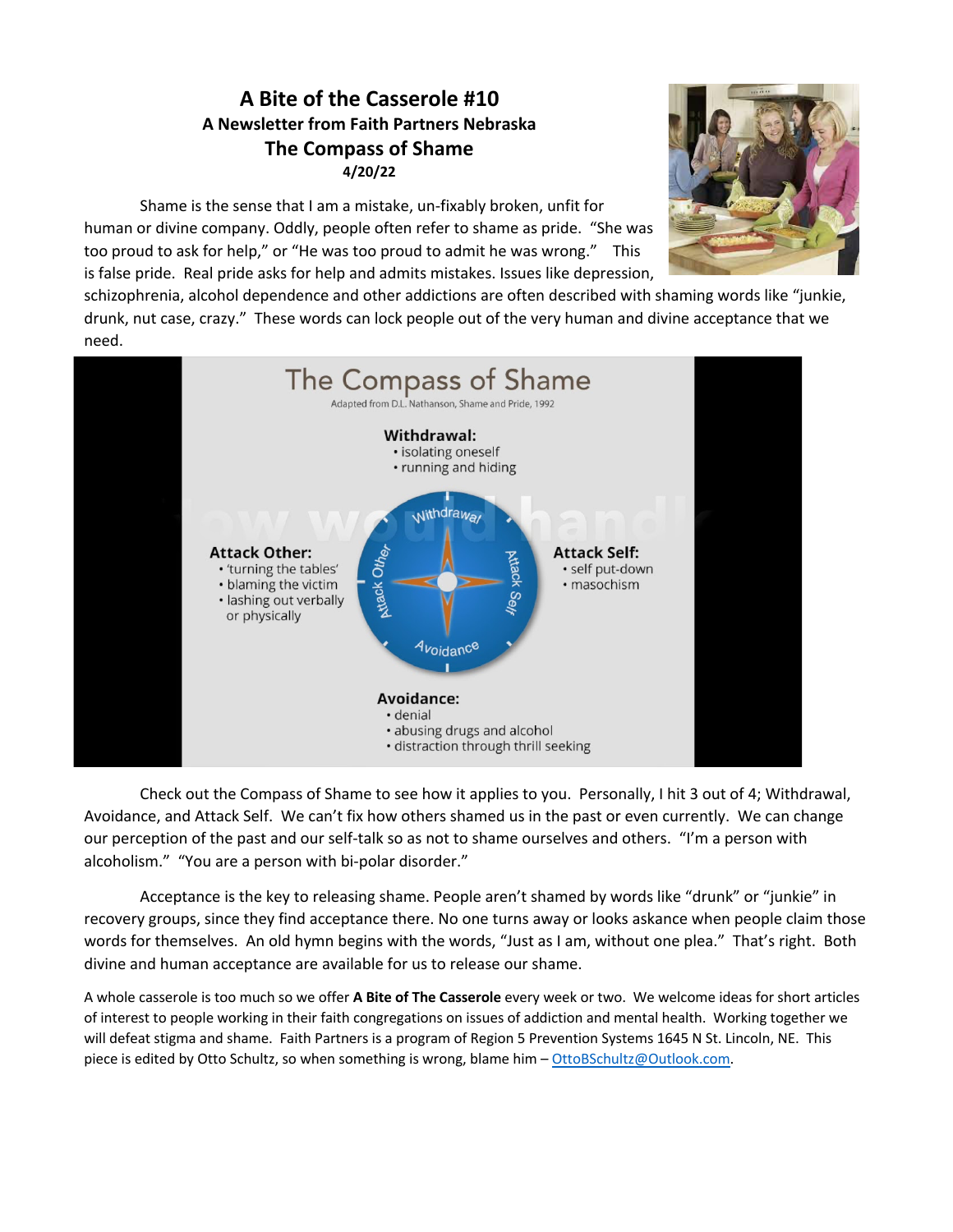3/29/22

#### **EAT GOOD. SLEEP GOOD. AND WRAP**

In the early days of my recovery, an old-timer asked if I knew the first two laws of sobriety. I was befuddled for a few moments, then the old guy said, "Eat good. Sleep good."



Of course, sound self-care is much more than eating and sleeping well, though

they are certainly critical. Recently, in a team meeting at Messiah, Ralston we were asked "What is your selfcare plan?" I had more to say this time. Still, as others spoke, it became clear there were many gaps in my selfcare plan. I had never thought it through.

One of Christianity's foundational laws is "Love your neighbor as you love yourself." Good self-care is half of this law. Other faiths have similar exhortations to self-care. In the Messiah meeting, we were only talking about ordinary days. We didn't get into those times of intense emotions like hurt, anxiety, or grief nor did we discuss the challenges of personal or professional conflict.

I need help in the area of self-care which is why I have registered for the **WRAP** training (**W**ellness **R**ecovery **A**ction **P**lanning) in May. Faith Partners and Region 5 Prevention Systems are sponsoring two **FREE 8-hour training experiences** in **WRAP**. Fridays, May 6 and 20 from 12:30-4:30 **or** Saturday, May 7 from 8:30-5:00 at Eastridge Presbyterian, 56<sup>th</sup> & Margo in Lincoln.

### **To register click on the link or snap the QR Code or email OttaBSchultz@outlook.com**

2 Friday

afternoons: http://events.constantcontact.com/register/event?llr=pw7qdxzab&oeidk=a07ej1iwhdcab7050f9



Saturday All Day: http://events.constantcontact.com/register/event?llr=pw7qdxzab&oeidk=a07ej1iwhead5efd4e5

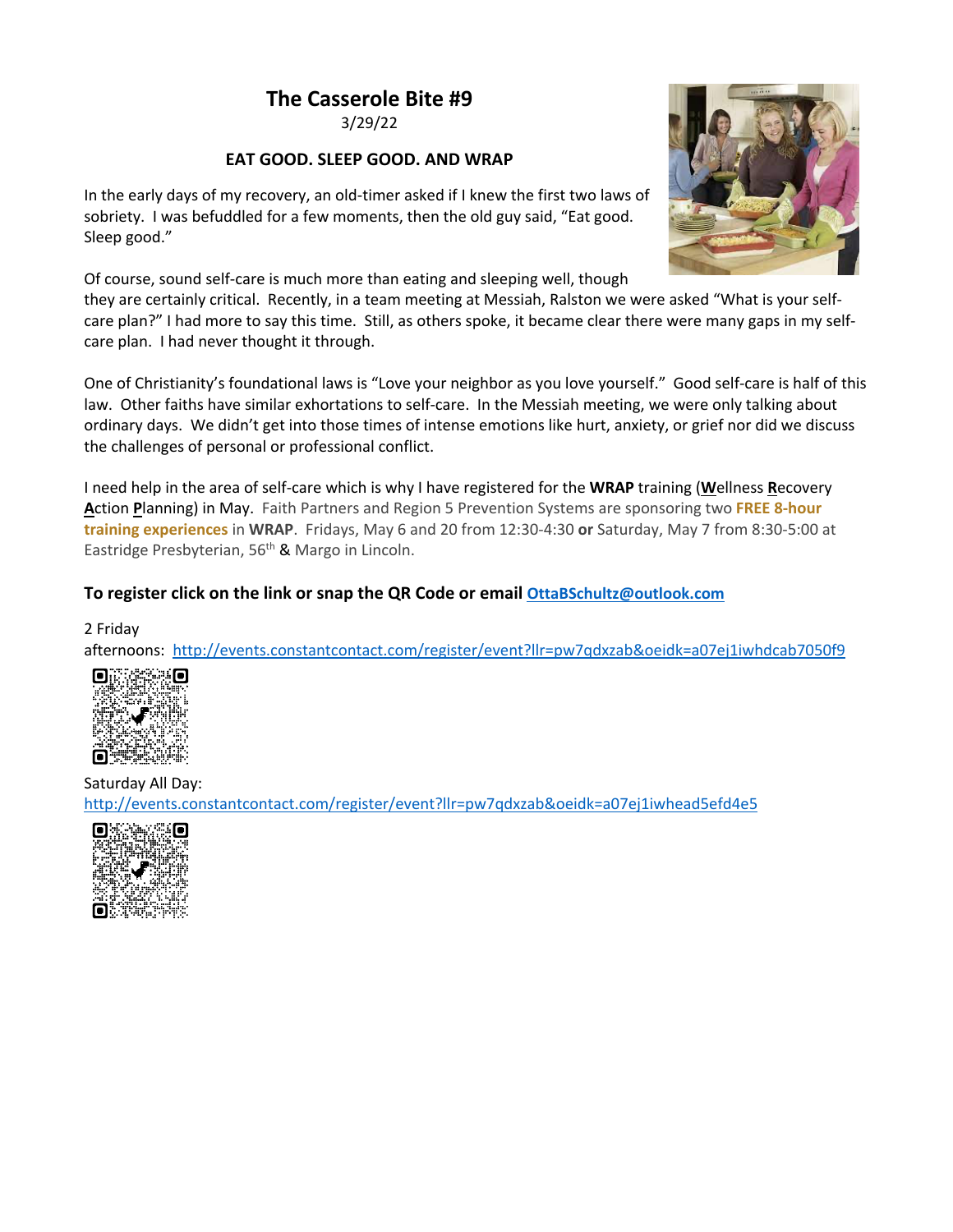3/15/22

#### **A Newsletter from Faith Partners Nebraska**

#### **Teams Tackle Stigma and Shame Making Mental Health Issues and Addictions Casserole Diseases**



Every public thing a Faith Partners Team does helps decrease shame and stigma. Worship, classes, newsletter articles, and social media stories all say that this

topic is okay for conversation in our congregation. When someone is physically ill for a long period, we bring casseroles to their families. There is no shame or stigma with these illnesses. Decreasing shame and stigma is helping to make mental health issues, substance use disorders and other addictions casserole diseases.

#### **HERES WHAT SOME TEAMS ARE UP TO:**

**Disciples Behavioral Health Initiative –** This regional group is considering combining its Circles of Inquiry method with a Wellness Recovery Action Planning (WRAP) Seminar for their clergy.

**Eastridge – Presbyterian** - Covid has been hard on the team's ministry. Nevertheless, they had the evidencebased workshop "Your Family's Good Stuff" and another speaker on alcohol/drug issues. They are now in the process of redeveloping their team.

**Edenton – Disciples of Christ** - is planning a series of worship services over the next year. The first one is a healing service which will feature some stories from several team members.

**First-Plymouth – United Church of Christ –** This new team is brainstorming ideas, identifying its mission and developing its relationships in the congregation.

**Messiah – Lutheran** – This team found a variety of training experiences for themselves early on. Now, they have a 12-month plan with a different project focus each quarter; alcohol, mental health, suicide prevention and drug awareness.

**Our Saviors – Lutheran** – The Faith-to-Face Recovery Team will begin regular visits with inmates and newly released people in the congregation's FEAST ministry to discuss how recovery has worked for them and respond to questions.

**St. Andrews – Lutheran** – is bringing in two presenters for the Sunday worship services this spring. They will focus on mental health issues and substance use disorders.

**St. John – Catholic** – They are now getting interesting factoids into their parish newsletter. You can find over three dozen factoids in the book, Launching a Team p. 66\*

**St. Michael – Catholic** – hosted a series of 4 workshops on Mental Health. There'll be more on this ministry in an upcoming Casserole Bite.

\*The book, Launching a Team, is available in electronic form for free. It is being updated continuously, so if your copy is a couple months old, you may want a new one.

A whole casserole is too much so we offer **The Casserole Bite** each week. We welcome ideas for short articles of interest to people working in their faith congregations on issues of alcohol, drugs and mental health. Working together we will defeat stigma and shame.

Faith Partners is a program of Region 5 Prevention Systems 1645 N St. Lincoln, NE. The Casserole Bite is edited by Otto Schultz, so when something is wrong, blame him – Starfish@inebraska.com.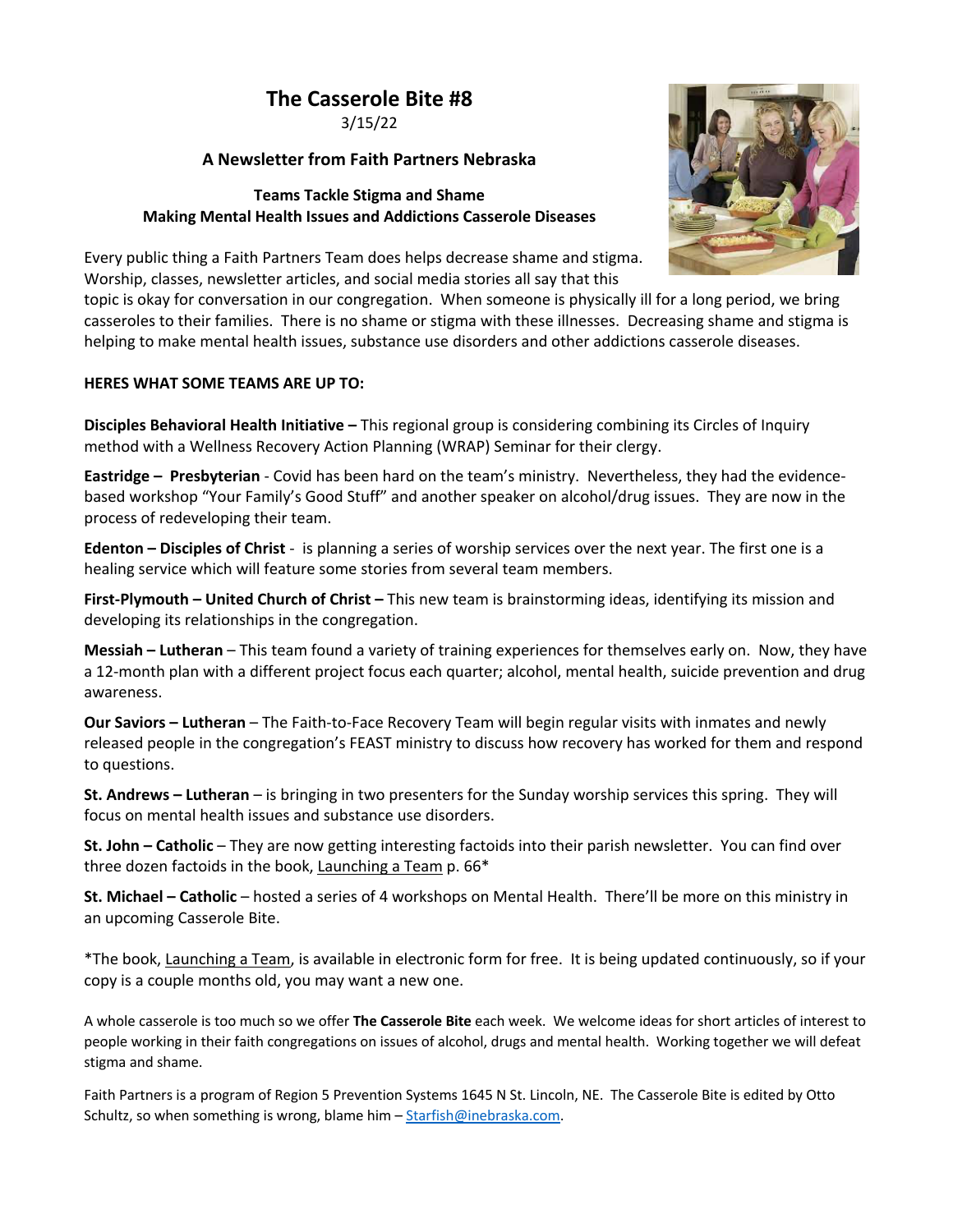### Tips on making referrals WRAP Training **The Casserole Bite #7** 2/28/22

#### **A Newsletter from Faith Partners Nebraska**



Churches and other faith congregations have many people who have a tendency to codependency. It may be my primary "addiction." If you care about people and you want to be of service, sometimes you'll slip into the ditch of trying to control another person's choices or feeling like you should. That's codependency.

The more codependent I am, the more life feels overwhelming. In codependency, a person may struggle with worry, resentment, toxic shame or depression because they can't get someone else to do the right thing. Often, that someone has a substance use disorder. A cure for codependency is healthy boundaries. Teri Effle from



Region 5 Prevention Systems shared this model which makes clear where those healthy boundaries belong.

A whole casserole is too much so we offer **The Casserole Bite** each week. We welcome ideas for short articles of interest to people working in their faith congregations on issues of alcohol, drugs and mental health. Working together we will defeat stigma and shame.



Faith Partners is a program of Region 5 Prevention Systems 1645 N St. Lincoln, NE. The Casserole Bite is edited by Otto Schultz, so when something is wrong, blame him – Starfish@inebraska.com.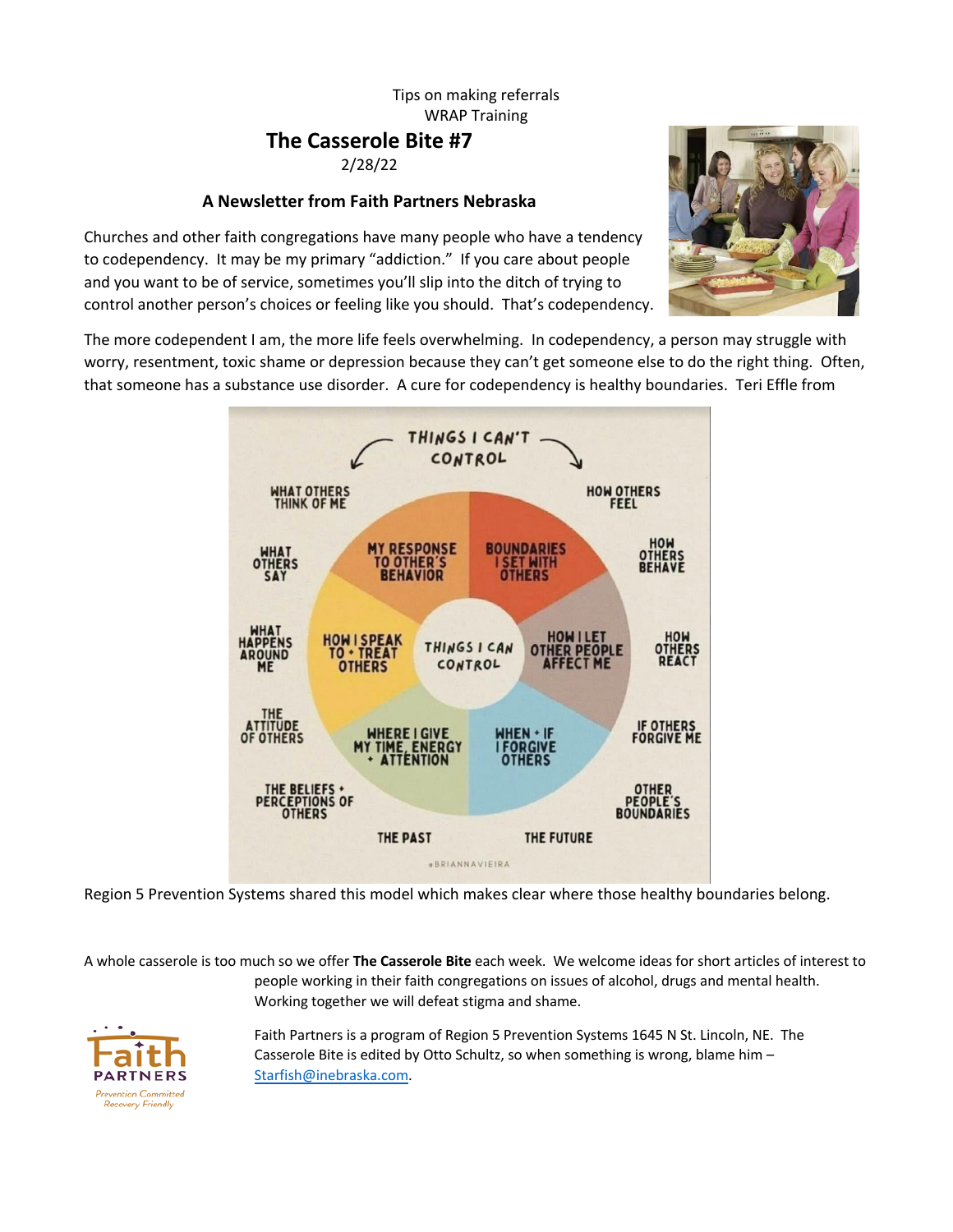2/18/22

#### **A Newsletter from Faith Partners Nebraska**

**QUARTERLY NETWORKING:** The Quarterly Networking Meeting for Faith Partners is February 22 6:30-8:00.

https://us02web.zoom.us/j/2440807898?pwd=b1ZVelRhdzNtV21iODRZY3NsOFhDZz09

ID 244 080 7898 PW 451 4626

### **Want to Help an Alcoholic/Addict?**

Want to help an alcoholic/addict who is Struggling? Here's Your Chance.

Some of us joined Faith Partners Teams with the hope that being available would encourage individuals with alcohol/drug problems to reach out to us through our congregation. This happens occasionally, but not nearly as often as we would like. Two avenues for this service have opened up for us; **Transformations and Atlas Lincoln**.

**TRANSFORMATIONS:** Want to help some people who help some people? Check out the volunteer opportunities with Transformations Thrift Store. Sure, they're a thrift store but they also are a center for Relationships Restoration. You might be sorting clothes, working the cash register, or nurturing a person struggling. Contact Cece Robinson at transformations.lincoln@gmail.com. (402) 805-9675

**ATLAS: LINCOLN** serves people through relational, peer-support and mentorship. They are often people fighting addiction, mental health and many other issues. We work by pairing individuals with volunteer mentors they can meet and grow with over the course of a year. Atlas is something like Teammates or Big Brothers/Big Sisters for adults. Contact Brody Van Roekel brody@atlaslincoln.org or (712) 441-5403



A whole casserole is too much so we offer **The Casserole Bite** each week. We welcome ideas for short articles of interest to people working in their faith congregations on issues of alcohol, drugs and mental health. Working together we will defeat stigma and shame.

Faith Partners is a program of Region 5 Prevention Systems 1645 N St. Lincoln, NE. The Casserole Bite is edited by Otto Schultz – Starfish@inebraska.com.

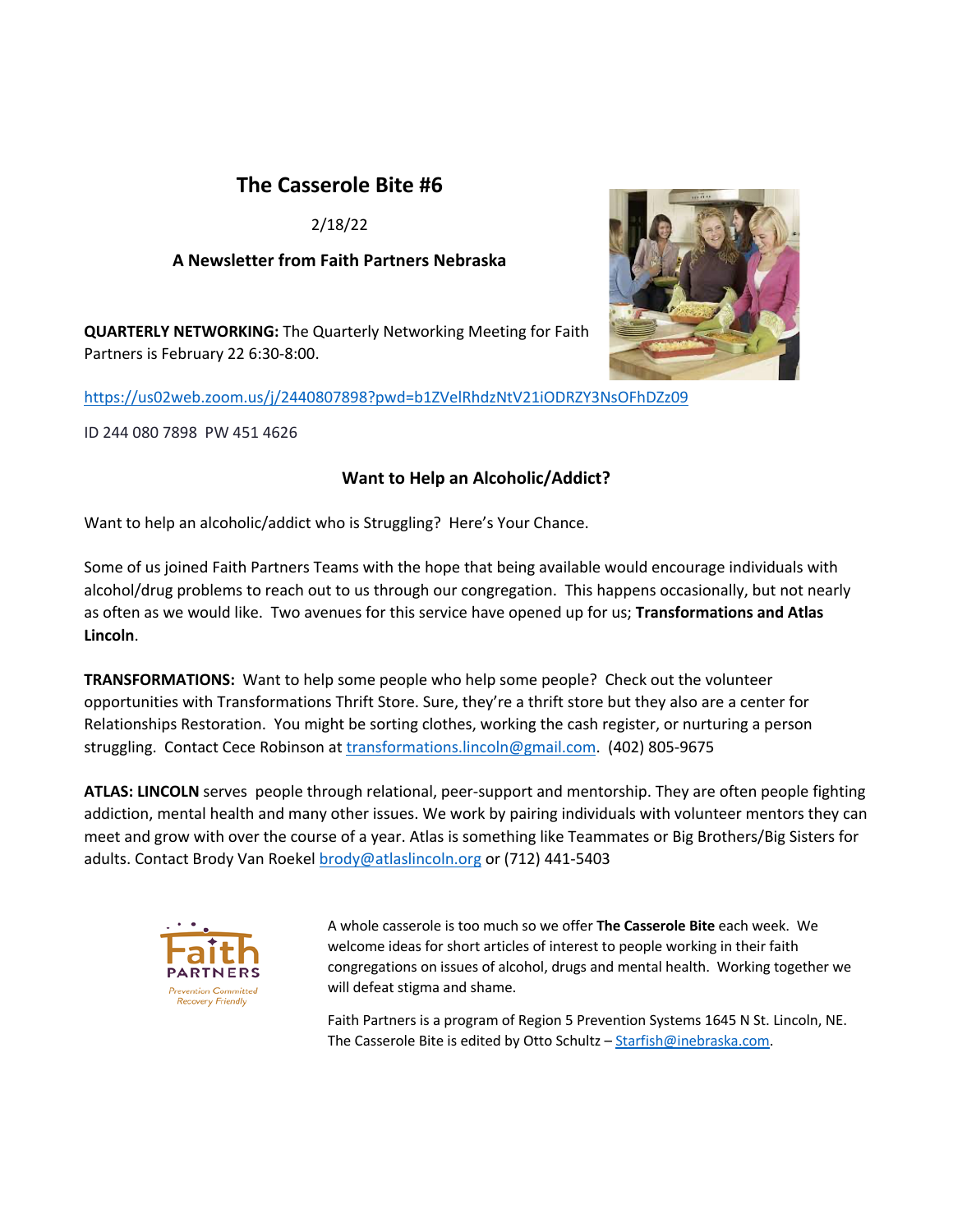2/15/22

**A Newsletter from Faith Partners Nebraska**

**Quarterly Networking Meeting** 

**Tuesday 2/22 6:30-8:00 Zoom**



https://us02web.zoom.us/j/2440807898?pwd=b1ZVelRhdzNtV21iODRZY3NsOFhDZz09

Meeting ID: 244 080 7898 Passcode: 4514626

Do you wonder what other Faith Partners Teams are doing?

Need some ideas to get your team rolling again?

Want some direction on what you can do as an individual in your congregation?

**Then this meeting is for you** whether you lead a Faith Partners team, you're a Team member, or you want to start a team in your congregation,

**Then this meeting is for you.** You'll find some fun, some inspiration, some education, some things to share.



We offer **The Casserole Bite** each week. We welcome ideas for short articles of interest to people working in their faith congregations on issues of alcohol, drugs and mental health. Working together we will defeat stigma and shame.

Faith Partners is a program of Region 5 Prevention Systems 1645 N St. Lincoln, NE. The Casserole Bite is edited by Otto Schultz – Starfish@inebraska.com.

Ask re: what they want on a web page: links, resources and information

# **The Casserole Bite #6**

2/18/22

**A Newsletter from Faith Partners Nebraska**

**QUARTERLY NETWORKING:** The Quarterly Networking Meeting for Faith Partners is February 22 6:30-8:00.



https://us02web.zoom.us/j/2440807898?pwd=b1ZVelRhdzNtV21iODRZY3NsOFhDZz09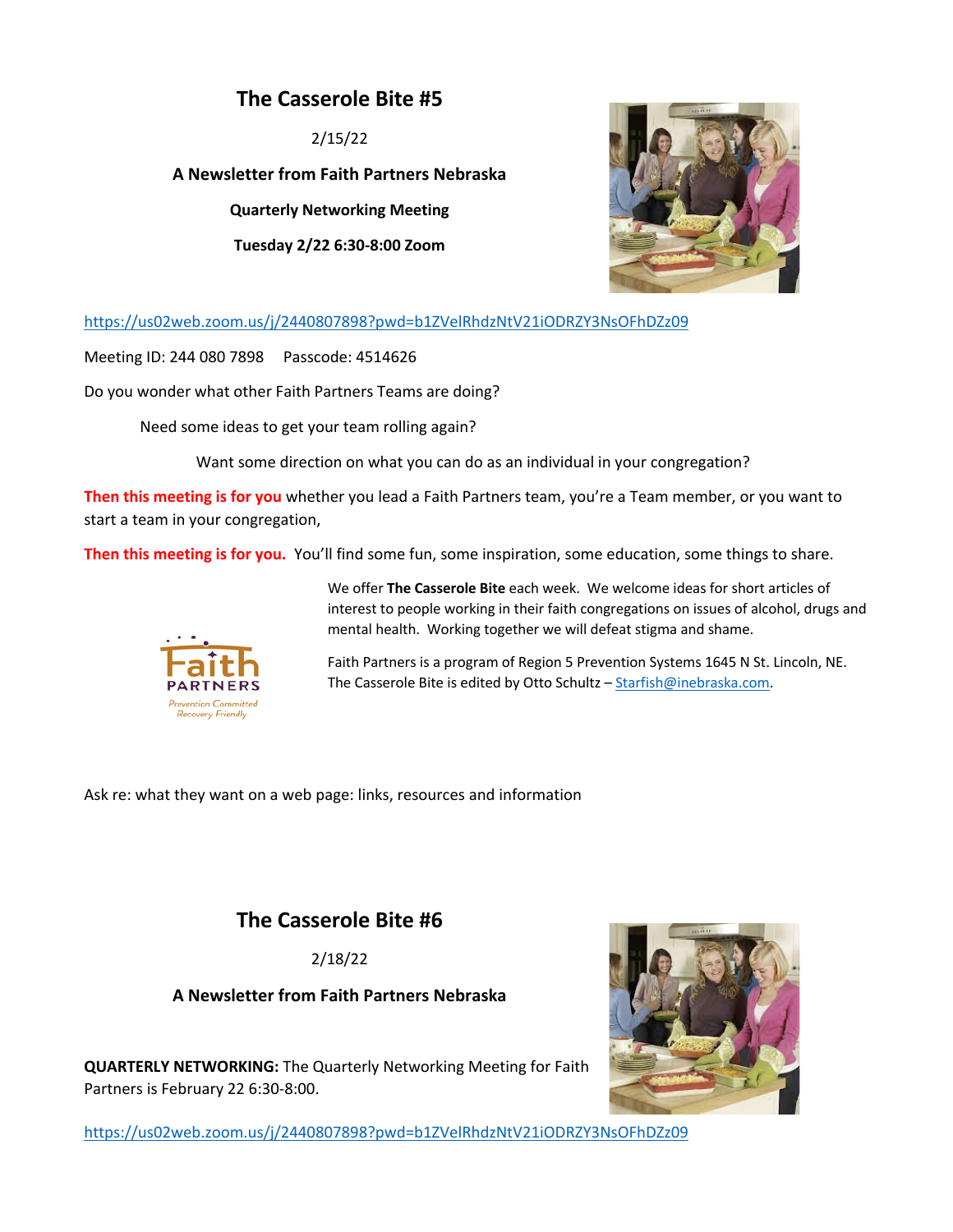ID 244 080 7898 PW 451 4626

#### **Want to Help an Alcoholic/Addict?**

Want to help an alcoholic/addict who is Struggling? Here's Your Chance.

Some of us joined Faith Partners Teams with the hope that being available would encourage individuals with alcohol/drug problems to reach out to us through our congregation. This happens occasionally, but not nearly as often as we would like. Two avenues for this service have opened up for us; **Transformations and Atlas Lincoln**.

**TRANSFORMATIONS:** Want to help some people who help some people? Check out the volunteer opportunities with Transformations Thrift Store. Sure, they're a thrift store but they also are a center for Relationships Restoration. You might be sorting clothes, working the cash register, or nurturing a person struggling. Contact Cece Robinson at transformations.lincoln@gmail.com. (402) 805-9675

**ATLAS: LINCOLN** serves people through relational, peer-support and mentorship. They are often people fighting addiction, mental health and many other issues. We work by pairing individuals with volunteer mentors they can meet and grow with over the course of a year. Atlas is something like Teammates or Big Brothers/Big Sisters for adults. Contact Brody Van Roekel brody@atlaslincoln.org or (712) 441-5403



A whole casserole is too much so we offer **The Casserole Bite** each week. We welcome ideas for short articles of interest to people working in their faith congregations on issues of alcohol, drugs and mental health. Working together we will defeat stigma and shame.

Faith Partners is a program of Region 5 Prevention Systems 1645 N St. Lincoln, NE. The Casserole Bite is edited by Otto Schultz - Starfish@inebraska.com.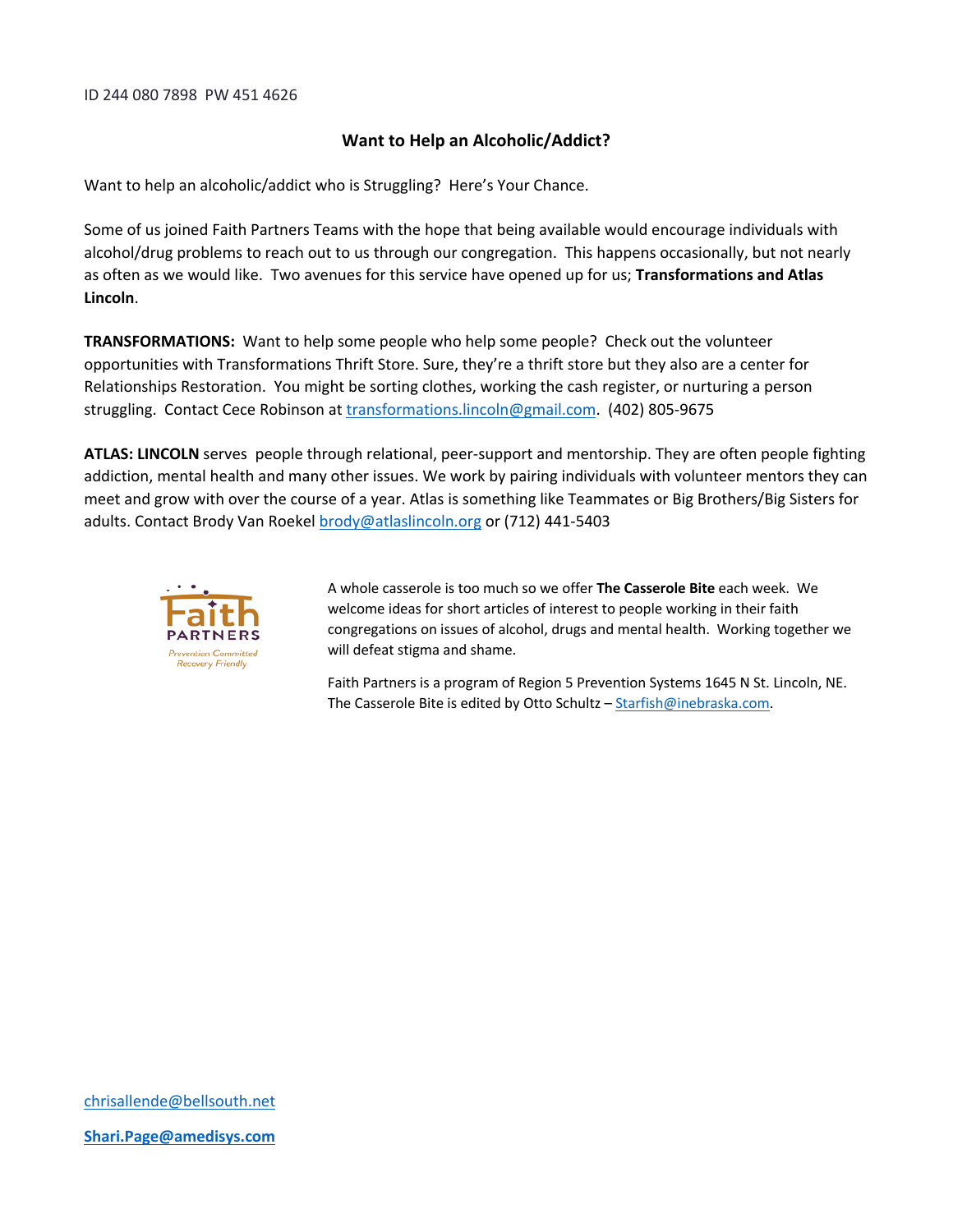#### **John/MaryLou Wells jwellsgnr@gmail.com**

#### **Cheryl Bledsoe cbledsoetools5@sbcglobal.net**

### **The Casserole Bite #6**

Do Team News – St. Matthews, St. Michael's Jerome's Ministry & Dennis Miller, QPR Feedback

For previous issues of The Casserole Bite, check out

https://talkheart2heart.org/find-local-support/fp/

# **The Casserole Bite**

### **A Newsletter from Faith Partners Nebraska**

#4 – February 4, 2022

### **Quarterly Networking Meeting Feb 22, 2022, 6:30-8:00 Zoom info below**

**What It's About:** This Zoom meeting is a great time for you to connect with other Faith Partners Teams. Learn what others are doing, how they are facing today's challenges and share your own successes and challenges. Derek Effle will be on hand to engage us in a fun and useful learning experience.

**Zoom Info:** https://us02web.zoom.us/j/2440807898?pwd=b1ZVelRhdzNtV21iODRZY3NsOFhDZz09

Meeting ID: 244 080 7898 Passcode: 4514626 Connection Troubles text 402-770-1974

**Save the Dates:** 2/22/22 Quarterly Networking Meeting 6:30-8:00 May 6 & 20 (two parts) Wellness Recovery Action Planning 12:30-4:30 May 7 Wellness Recovery Action Planning 8:30-5:00 June 11 – Hold on to Your Hats 9:00-12:30 August 11 & 13, (two parts) Team Training 6-8:30 and 9-4:30

About The Casserole Bite: This is the 4<sup>th</sup> issue of The Casserole Bite. If you have not received prior issues, check your spam filter since they came from MailChimp and went to several hundred people.

#### **The Casserole Bite**

#### **A Newsletter from Faith Partners Nebraska**

#3 – January 28, 2022

#### **Running Out of Serenity**

A friend writes, "I have officially run out of enough serenity to accept the things I cannot change. There isn't enough stinkin' serenity to be found right now. Maybe this is a supply chain thing. I don't know."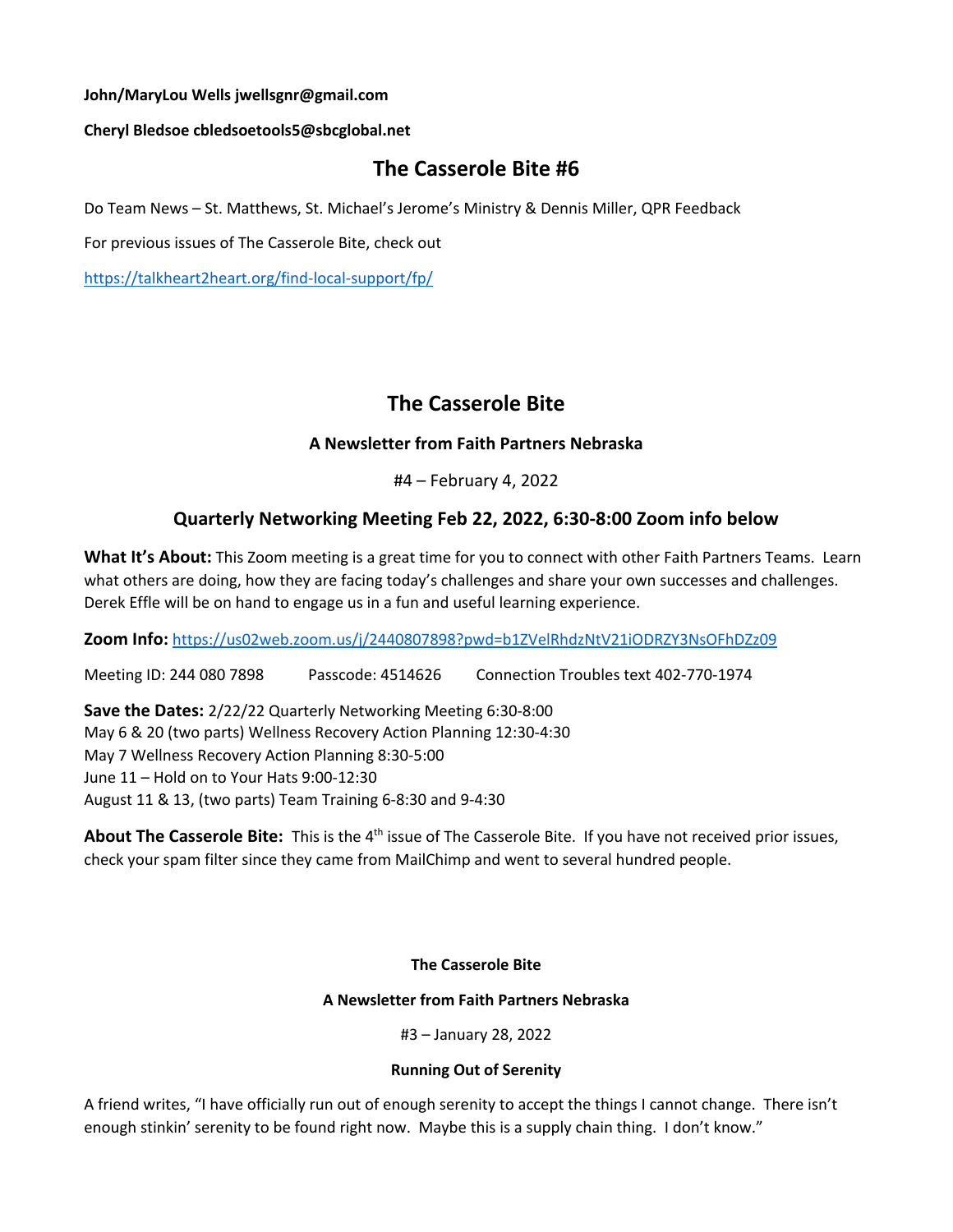Of course, her note made me smile, but, like most humor, there is a lot of truth behind it. Two years of a pandemic brings about just that kind of fatigue and frustration. Even if you haven't lost someone you love, your own health, or a job you needed, you've still faced extra restrictions, more challenges, difficult choices. Sometimes, all of us "run out of serenity."

Postponing a couple of training events till summer has caused me to "run out of serenity." That's a small thing but ongoing learning is critical to long term success.

Thirty years ago, Peter Senge popularized the idea of the Learning Organization. Organizations last because they keep learning and growing. This is true for giant corporations or small church teams. For this reason and many others, it has been a serious disappointment to us at Faith Partners Nebraska to have to postpone learning experiences like "Hold on to Your Hat" last week and the Team Training we planned for early February.

We will go on, naturally. We have Quarterly Team Networking on February 22 & May 17, 6:30-8 online. We're also planning to do Wellness Recovery Action Planning (WRAP) trainings for May. We'll "Hold on to Our Hats" on June 11 and do Team Training August 11 and 13.

Whether the pandemic hits us in big ways or small, it will cause us to "run out of serenity" from time to time. I guess that's when we need to borrow some from our God. Rumor is that God has plenty and doesn't even need to be paid back.

# **The Casserole Bite**

### **A Newsletter from Faith Partners Nebraska**

#2 – January 21, 2022

#### **Why Can't Church Be More Like An AA Meeting?**

and Other Questions Christians Ask about Recovery" by Stephen R. Haynes, Professor of Religious Studies at Rhodes College.

**It's a dilemma.** On Saturday night Stephen Haynes goes to a 12-Step meeting (Recovering Couples Anonymous) in a church basement, where he feels the Holy Spirit's healing and loving presence. On Sunday he goes upstairs to church and finds "fine clothes, polished smiles and careful choreography." So, he sets out to explore the difference and to find a way to bring that fresh and healing spirit of 12-Step recovery into church.

Haynes explores the Christian roots of AA, the Oxford Group that both founders of AA, Bill Wilson and Bob Smith, had earlier embraced. And he explains why they parted ways. He looks at churches' responses to the 12- Step phenomenon — reject, adapt or embrace. He acknowledges the feminization of AA, focusing on forgiveness, acceptance and the healing power of love.

He touches on the recovery revolution where the 12 steps stretched its arms to wrap around dozens of other addictions, reached out to cover the broad issue of codependency and joined hands with the therapeutic